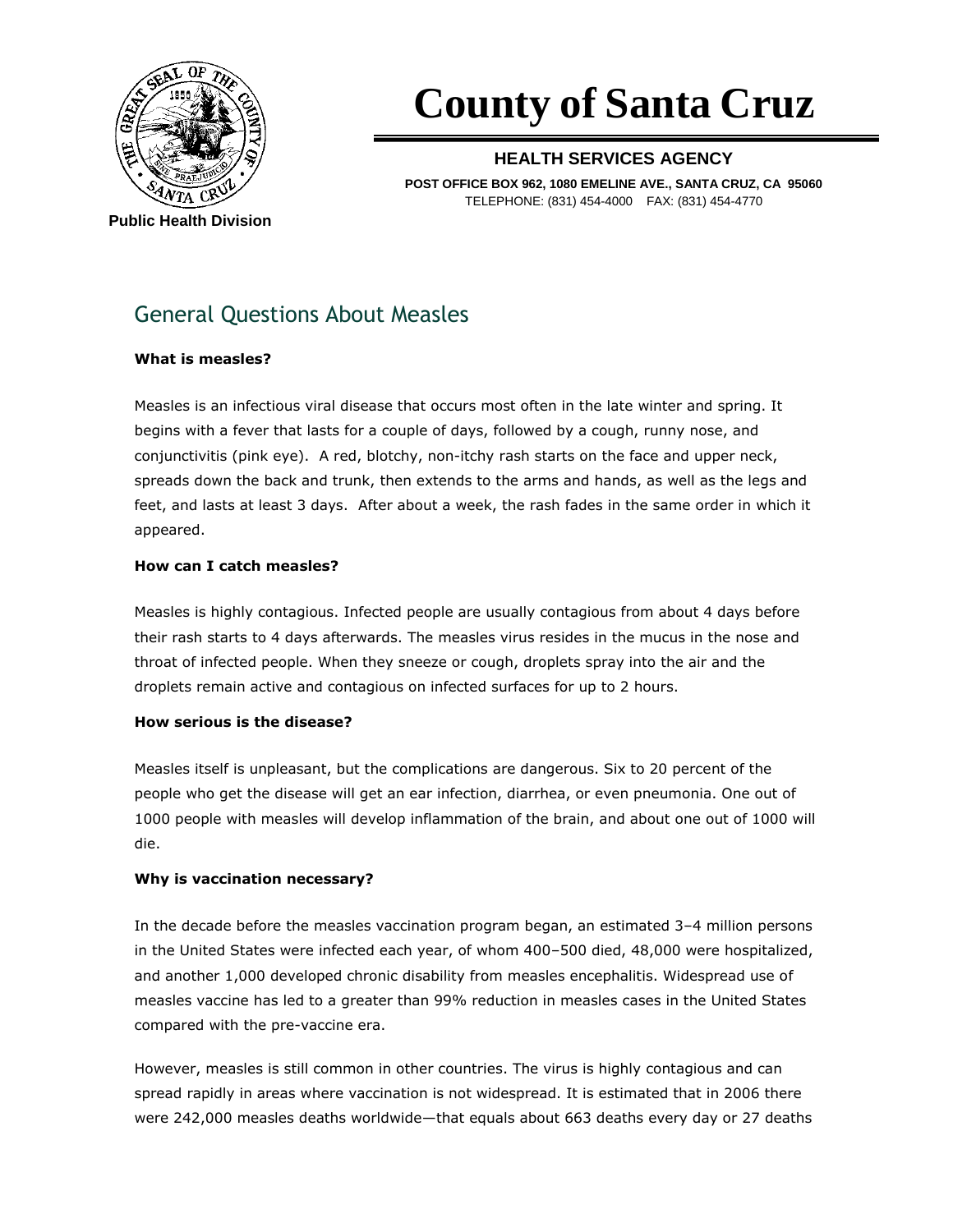every hour. If vaccinations were stopped, measles cases would return to pre-vaccine levels and hundreds of people would die from measles-related illnesses.

#### **Is measles still a problem in the United States?**

We still see measles among visitors to the United States and among U.S. travelers returning from other countries. The measles viruses these travelers bring into our country sometimes cause outbreaks; however, because most people in the United States have been vaccinated, these outbreaks are usually small.

In the last decade, measles vaccination in the United States has decreased the number of cases to the lowest point ever reported. Widespread use of the measles vaccine has led to a greater than 99% reduction in measles compared with the decade before the measles vaccination program began.

#### **If the chance of the disease is so low, why do I need the vaccine?**

It is true that vaccination has enabled us to reduce measles and most other vaccine-preventable diseases to very low levels in the United States. However, measles is still very common—even epidemic—in other parts of the world. Visitors to our country and unvaccinated U.S. travelers returning from other countries can unknowingly bring (import) measles into the United States. Since the virus is highly contagious, such imported cases can quickly spread, causing outbreaks or epidemics among unvaccinated people and under-vaccinated communities.

To protect your children, yourself, and others in the community, it is important to be vaccinated against measles. You may think your chance of getting measles is small, but the disease still exists and can still infect anyone who is not protected.

#### **What kind of vaccine is given to prevent measles?**

The MMR vaccine prevents measles and 2 other viral diseases—mumps and rubella. These 3 vaccines are safe given together. MMR is an attenuated (weakened) live virus vaccine. This means that after injection, the viruses grows and causes a harmless infection in the vaccinated person with very few, if any, symptoms. The person's immune system fights the infection caused by these weakened viruses and immunity develops which lasts throughout that person's life.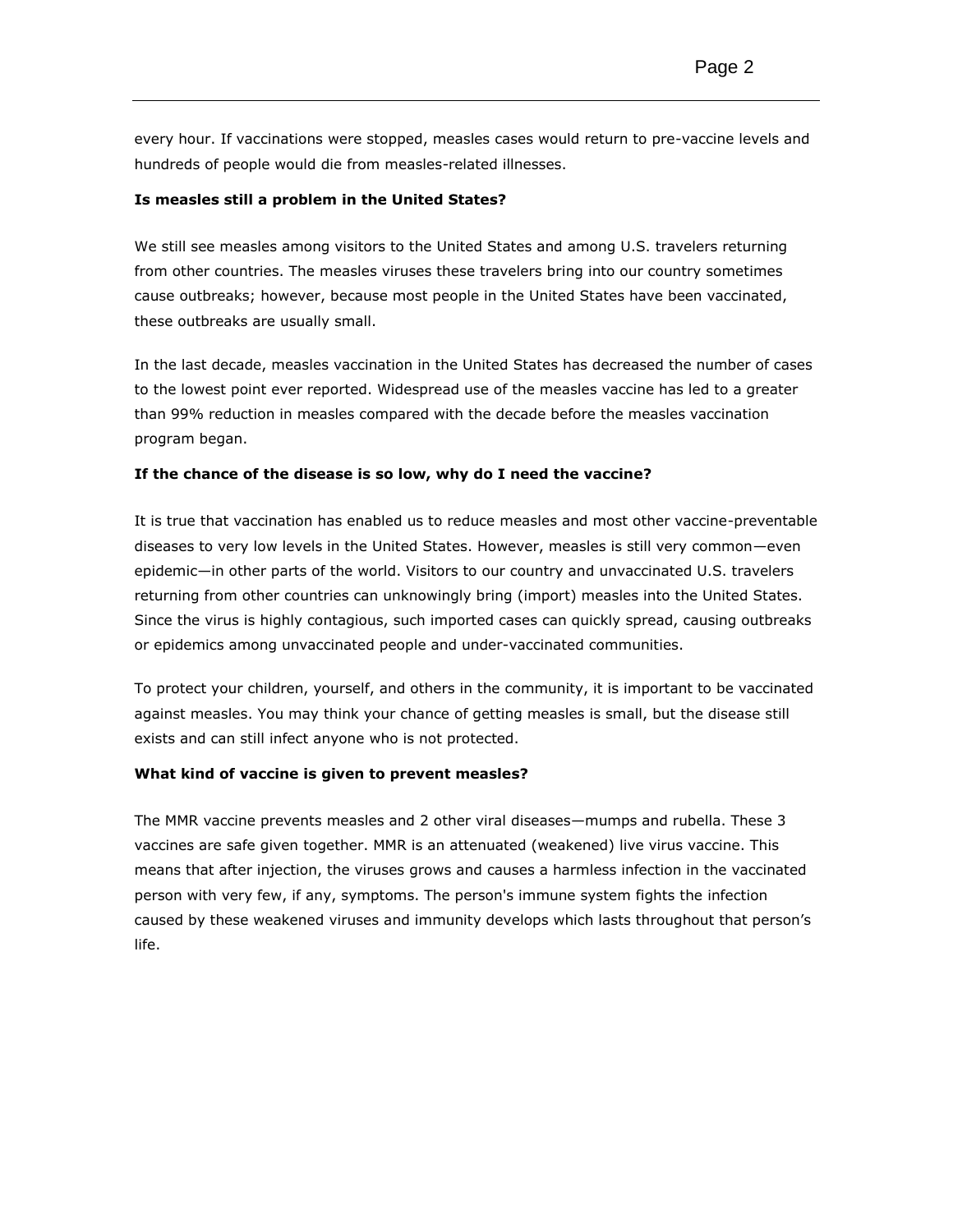#### **How effective is MMR vaccine?**

More than 95% of the people who receive a single dose of MMR will develop immunity to all 3 viruses. A second vaccine dose gives immunity to almost all of those who did not respond to the first dose.

## Recommendations

#### **Why is MMR vaccine given after the first birthday?**

Most infants born in the United States will receive passive protection against measles, mumps, and rubella in the form of antibodies from their mothers. These antibodies can destroy the vaccine virus if they are present when the vaccine is given and, thus, can cause the vaccine to be ineffective. By 12 months of age, almost all infants have lost this passive protection.

#### **What is the best age to give the second dose of MMR vaccine?**

The second dose of MMR can be given at any time, as long as the child is at least 12 months old and it has been at least 28 days since the first dose. However, the second dose is usually administered before the child begins kindergarten or first grade (4-5 years of age) or before entry to middle school (11-12 years of age). The age at which the second dose is required is generally mandated by state school entry requirements.

#### **As an adult, do I need the MMR vaccine?**

You do *not* need the MMR vaccine if you

- had blood tests that show you are immune to measles, mumps, and rubella
- are someone born before 1957
- already had two doses of MMR or one dose of MMR plus a second dose of measles vaccine
- already had one dose of MMR and are not at high risk of measles exposure

You *should* get the measles vaccine if you are not among the categories listed above, and

- are a college student, trade school student, or other student beyond high school
- work in a hospital or other medical facility
- **•** travel internationally, or are a passenger on a cruise ship
- are a woman of childbearing age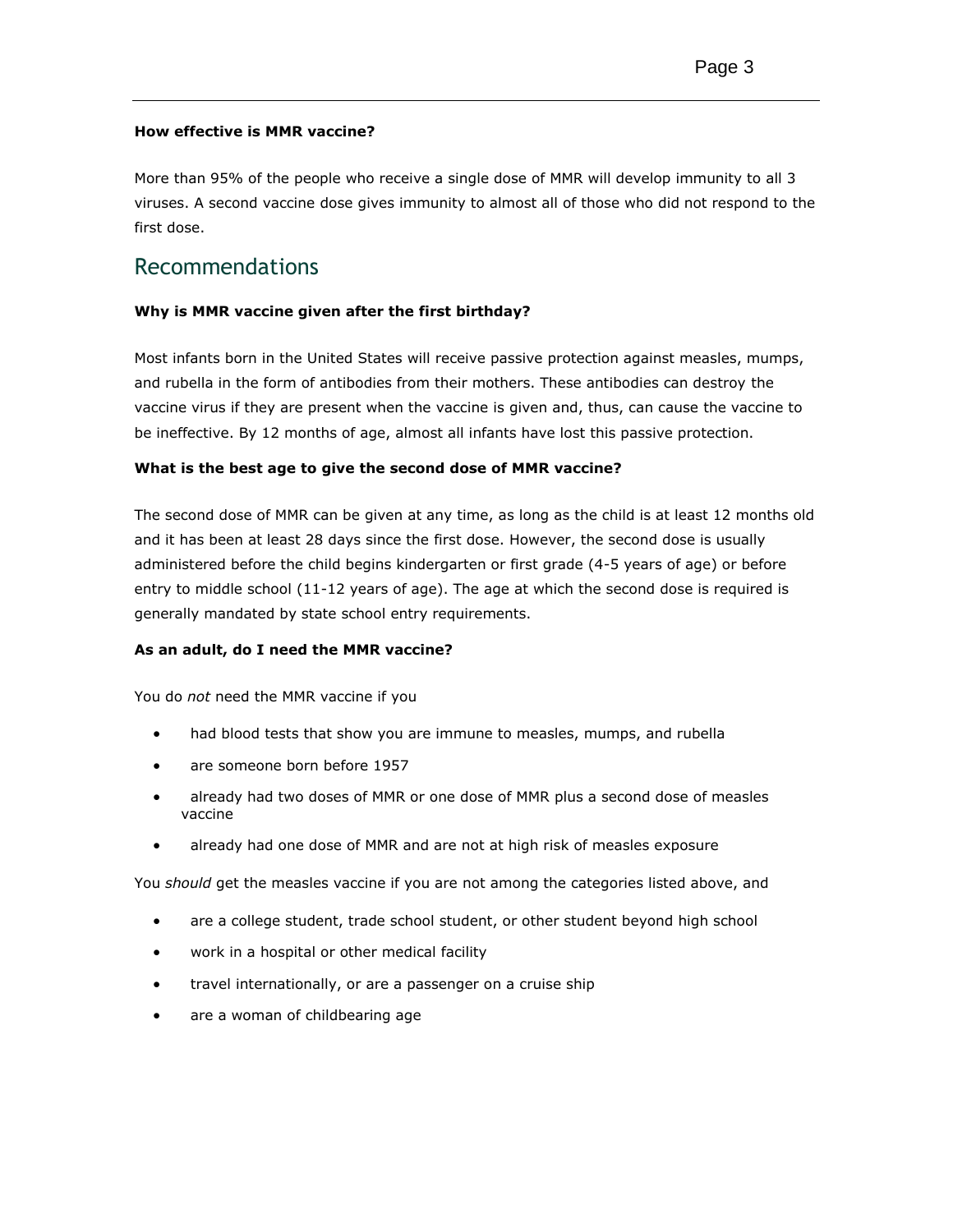#### **Do people who received MMR in the 1960s need to have their dose repeated?**

Not necessarily. People who have documentation of receiving LIVE measles vaccine in the 1960s do not need to be revaccinated. People who were vaccinated prior to 1968 with either inactivated (killed) measles vaccine or measles vaccine of unknown type should be revaccinated with at least one dose of live attenuated measles vaccine. This recommendation is intended to protect those who may have received killed measles vaccine, which was available in 1963-1967 and was not effective.

#### **Why are people born before 1957 exempt from receiving MMR vaccine?**

People born before 1957 lived through several years of epidemic measles before the first measles vaccine was licensed. As a result, these people are very likely to have had the measles disease. Surveys suggest that 95% to 98% of those born before 1957 are immune to measles. Note: The "1957 rule" applies only to measles and mumps—it does NOT apply to rubella.

## Precautions and Possible Reactions

#### **I am 2 months pregnant. Is it safe for me to have my 15-month-old child vaccinated with the MMR vaccine?**

Yes. Measles, mumps, and rubella vaccine viruses are not transmitted from the vaccinated person, so MMR does not pose a risk to a pregnant household member.

#### **I am breast feeding my 2-month-old baby. Is it safe for me to receive the MMR vaccine?**

Yes. Breast feeding does not interfere with the response to MMR vaccine, and your baby will not be affected by the vaccine through your breast milk.

#### **My 15-month-old child was exposed to chickenpox yesterday. Is it safe for him to receive the MMR vaccine today?**

Yes. Disease exposure, including chickenpox, should not delay anyone from receiving the benefits of the MMR or any other vaccine.

#### **What is the most common reaction following MMR vaccine?**

Most people have no reaction. However, 5-10 percent of the people receiving the MMR vaccine experience a low-grade fever and a mild rash.